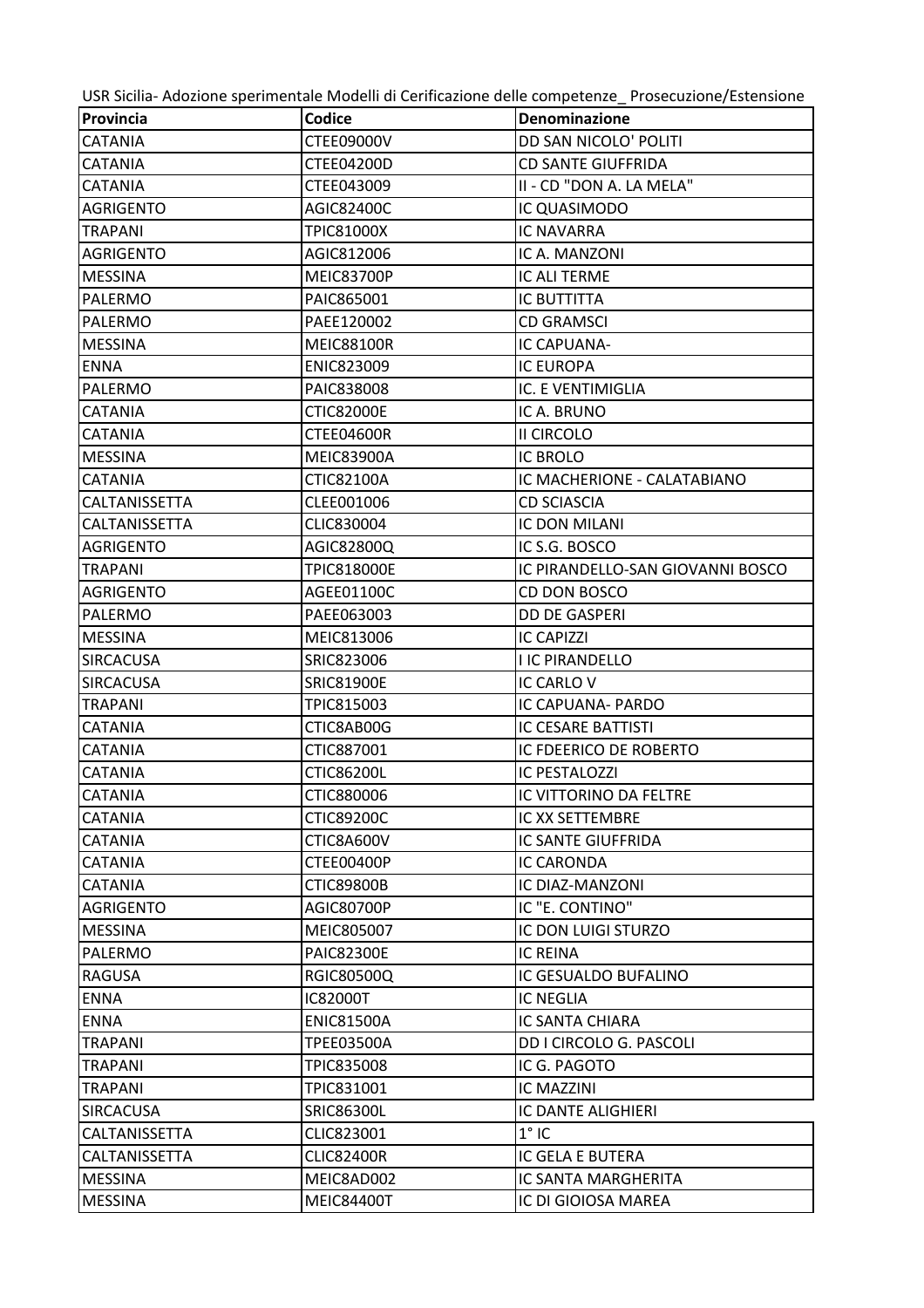| <b>CATANIA</b>                         | CTIC 8AJ00Q       | IC GALILEI - MAZZINI                  |
|----------------------------------------|-------------------|---------------------------------------|
| <b>PALERMO</b>                         | PAIC839004        | I.C. MARINEO - BOLOGNETTA.            |
| <b>CATANIA</b>                         | CTIC8AK00G        | <b>IC MASCALI</b>                     |
| <b>CATANIA</b>                         | <b>CTIC83400C</b> | <b>IC FEDERICO II</b>                 |
| <b>TRAPANI</b>                         | TPEE058003        | <b>DD BONSIGNORE</b>                  |
| <b>TRAPANI</b>                         | TPIC823002        | IC BORSELLINO                         |
| <b>MESSINA</b>                         | <b>MEIC87300T</b> | IC PASCOLI-CRISPI                     |
| <b>MESSINA</b>                         | MEIC864003        | IC LA PIRA GENTILUOMO                 |
| <b>MESSINA</b>                         | <b>MEIC88700Q</b> | IC E. DRAGO                           |
| <b>MESSINA</b>                         | MEIC851001        | IC D'ACQUISTO                         |
| <b>MESSINA</b>                         | <b>MEIC86500V</b> | IC S. F. DI PAOLA                     |
| <b>MESSINA</b>                         | <b>MEIC85900G</b> | IC GIOVANNI XXIII - VILLAGIO ALDISIO  |
| <b>MESSINA</b>                         | <b>MEIC85900G</b> | IC GIOVANNI XXIII - VILLAGGIO ALDISIO |
| <b>MESSINA</b>                         | MEIC871006        | IC VILLA LINA - RITIRO                |
| <b>MESSINA</b>                         | MEIC822001        | <b>IC VITTORINI -</b>                 |
| <b>CATANIA</b>                         | CTIC81100Q        | IC CAPUANA- PARDO                     |
| PALERMO                                | <b>PAMM09900R</b> | <b>SMS GUASTELLA</b>                  |
|                                        |                   |                                       |
| <b>CATANIA</b>                         | <b>CTIC88800R</b> | <b>IC SCIASCIA</b>                    |
| <b>CATANIA</b><br><b>CALTANISSETTA</b> | CTIC88900L        | <b>IC PADRE PIO</b>                   |
|                                        | CLEE031002        | DD 3° CIRCOLO                         |
| <b>MESSINA</b>                         | <b>MEIC81600N</b> | IC NOVARA DI SICILIA                  |
| ISIRCACUSA                             | SRIC84100Q        | <b>III IC VERGA</b>                   |
| <b>PALERMO</b>                         | PAIC8A1008        | IC L. CAPUANA                         |
| PALERMO                                | PARITARIA         | <b>CUORE IMMACOLATO DI MARIA</b>      |
| <b>PALERMO</b>                         | PAEE020005        | <b>DD GARZILLLI</b>                   |
| PALERMO                                | <b>PAIC87100X</b> | <b>IC BUONARROTI</b>                  |
| PALERMO                                | PARITARIA         | ISTITUTO SACRO CUORE DEL VERBO INCAR  |
| PALERMO                                | PAVE010005        | EDUCANDATO MARIA ADELAIDE             |
| PALERMO                                | PAIC8AX007        | IC FLORIO - SAN LORENZO               |
| PALERMO                                | PAEE013002        | DD DE GASPERI                         |
| <b>TRAPANI</b>                         | <b>TPMM07600G</b> | <b>SMS DANTE ALIGHIERI</b>            |
| PALERMO                                | <b>PAIC88000P</b> | IC CASSARA'                           |
| PALERMO                                | PAEE112003        | <b>CD PARTINICO III</b>               |
| <b>CATANIA</b>                         | <b>CTEE06800N</b> | <b>DD. GIOVANNI XXIII</b>             |
| <b>CATANIA</b>                         | <b>CTEE86700T</b> | I CIRCOLO LOMBARDO RADICE             |
| <b>CATANIA</b>                         | CTIC893008        | IC G.B. NICOLOSI                      |
| <b>AGRIGENTO</b>                       | AGIC84000A        | <b>IC PIRANDELLO</b>                  |
| <b>AGRIGENTO</b>                       | AGIC839006        | <b>IC VIVALDI</b>                     |
| <b>RAGUSA</b>                          | RGIC811003        | <b>IC AMORE</b>                       |
| <b>SIRCACUSA</b>                       | SRIC845003        | IC DANILO DOLCI                       |
| <b>RAGUSA</b>                          | <b>RGIC82200D</b> | <b>IC CRISPI</b>                      |
| <b>RAGUSA</b>                          | RGEE011005        | DD P. VETRI                           |
| <b>RAGUSA</b>                          | RGEE009005        | DD M. VENTRE                          |
| <b>RAGUSA</b>                          | <b>RGIC82000T</b> | <b>IC BERLINGUER</b>                  |
| <b>CATANIA</b>                         | CTEE073005        | <b>CD DON LORENZO MILANI</b>          |
| <b>CALTANISSETTA</b>                   | CLEE023003        | DD DON LORENZO MILANI                 |
| <b>MESSINA</b>                         | MEIC83200G        | IC ROCCALUMERA                        |
| CALTANISSETTA                          | CLMM029001        | <b>SMS CARDUCCI</b>                   |
| CALTANISSETTA                          | CLMM029001        | <b>SMS CARDUCCI</b>                   |
| <b>AGRIGENTO</b>                       | AGIC818005        | IC G. PHILIPPONE                      |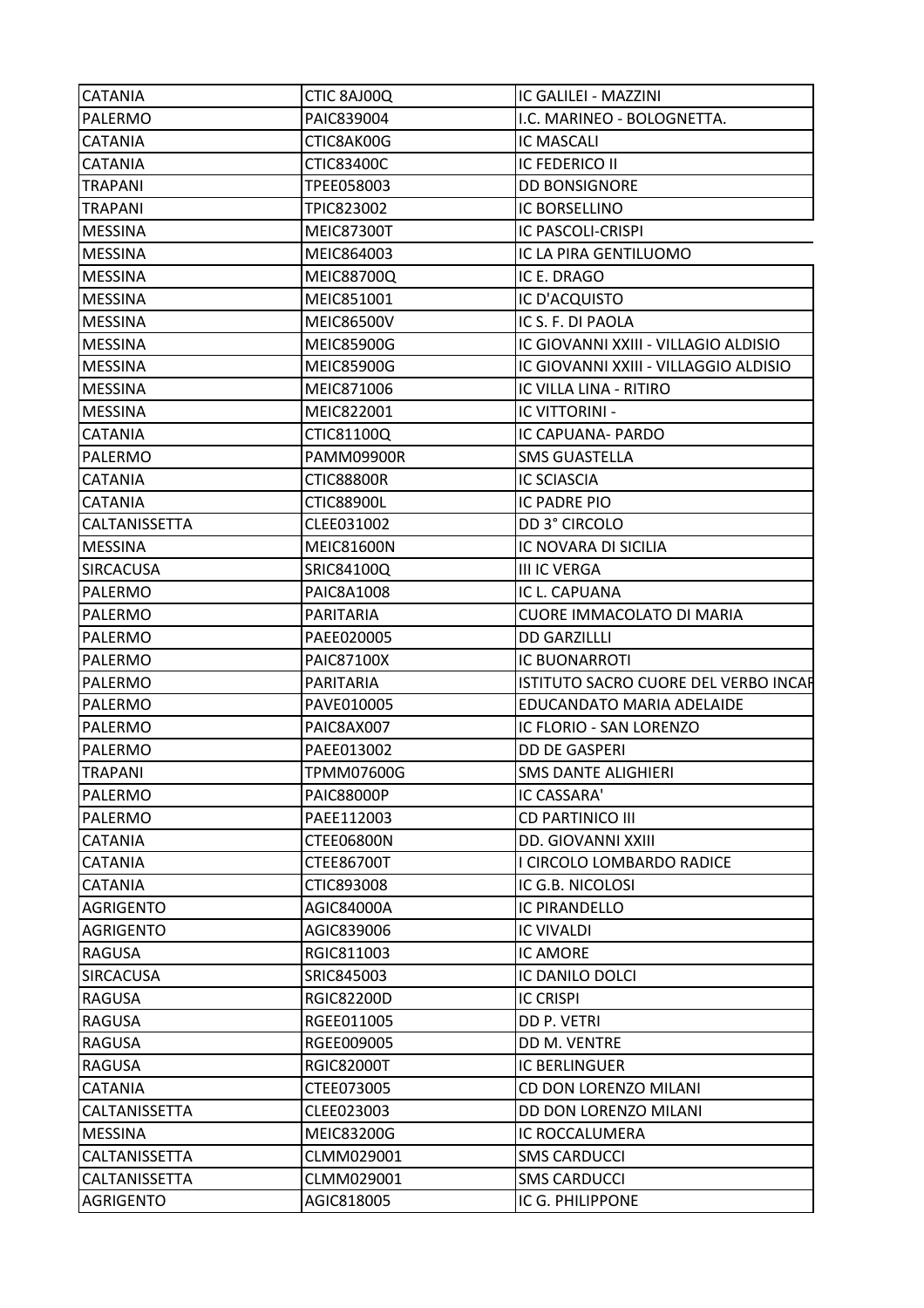| CTIC8AM007        | <b>IC FALCONE</b>                  |
|-------------------|------------------------------------|
| <b>MEIC85300L</b> | IC SAN PIER NICETO                 |
| MEIC878001        | IC SAN PIERO PATTI                 |
| CTIC85300T        | IC VITTORINI - SAN PIETRO CLARENZA |
| <b>PAIC88500T</b> | IC K. WOJTYLA PONTEFICE            |
| <b>CTIC85000A</b> | IC DON BOSCO                       |
| <b>MEIC88900B</b> | IC SANTA TERESA DI RIVA            |
| CTIC8AQ00E        | <b>IC SANTA VENERINA</b>           |
| <b>RGIC82600R</b> | <b>IC GIOVANNI DANTONI</b>         |
| SRIC828009        | <b>IC SANTA LUCIA</b>              |
| CLIC815002        | IC NINO DI MARIA                   |
| <b>MEIC88600X</b> | <b>IC TAORMINA</b>                 |
| MEIC876009        | <b>IC TORREGROTTA</b>              |
| <b>MEIC89100B</b> | <b>IC N.1</b>                      |
| CTIC857005        | IC A. PATTI                        |
| TPEE001007        | CD L. DA VINCI                     |
| <b>ENIC81800T</b> | IC DON BOSCO                       |
| MEIC814002        | <b>IC TUSA</b>                     |
| <b>ENIC80400X</b> | <b>IC DESIMONE</b>                 |
| RGIC827001        | IC PAPPALARDO                      |
| <b>RGIC82800C</b> | IC TRAINA                          |
| <b>RGEE03500N</b> | <b>DD RODARI</b>                   |
| RGEE033002        | <b>II CIRCOLO</b>                  |
| TPIC83200R        | IC GIOVANNI PAOLO II               |
| <b>ENIC82100N</b> | <b>IC DE AMICIS</b>                |
| CTIC83800Q        | <b>IC CASELLA</b>                  |
| <b>CTIC8A5003</b> | IC BLANDINI                        |
| AGEE034005        | <b>CD GIOVANNI XXIII</b>           |
| CTIC822006        | IC ARCOLEO                         |
| CTIC814007        | <b>IC SCANDURA</b>                 |
| MEIC885004        | <b>IC MARCONI</b>                  |
| <b>ENEE07200L</b> | <b>DD FALCONE</b>                  |
| PAIC811008        | IC GAGLIANO                        |
| PAEE10200C        | 3° CIRCOLO                         |
|                   |                                    |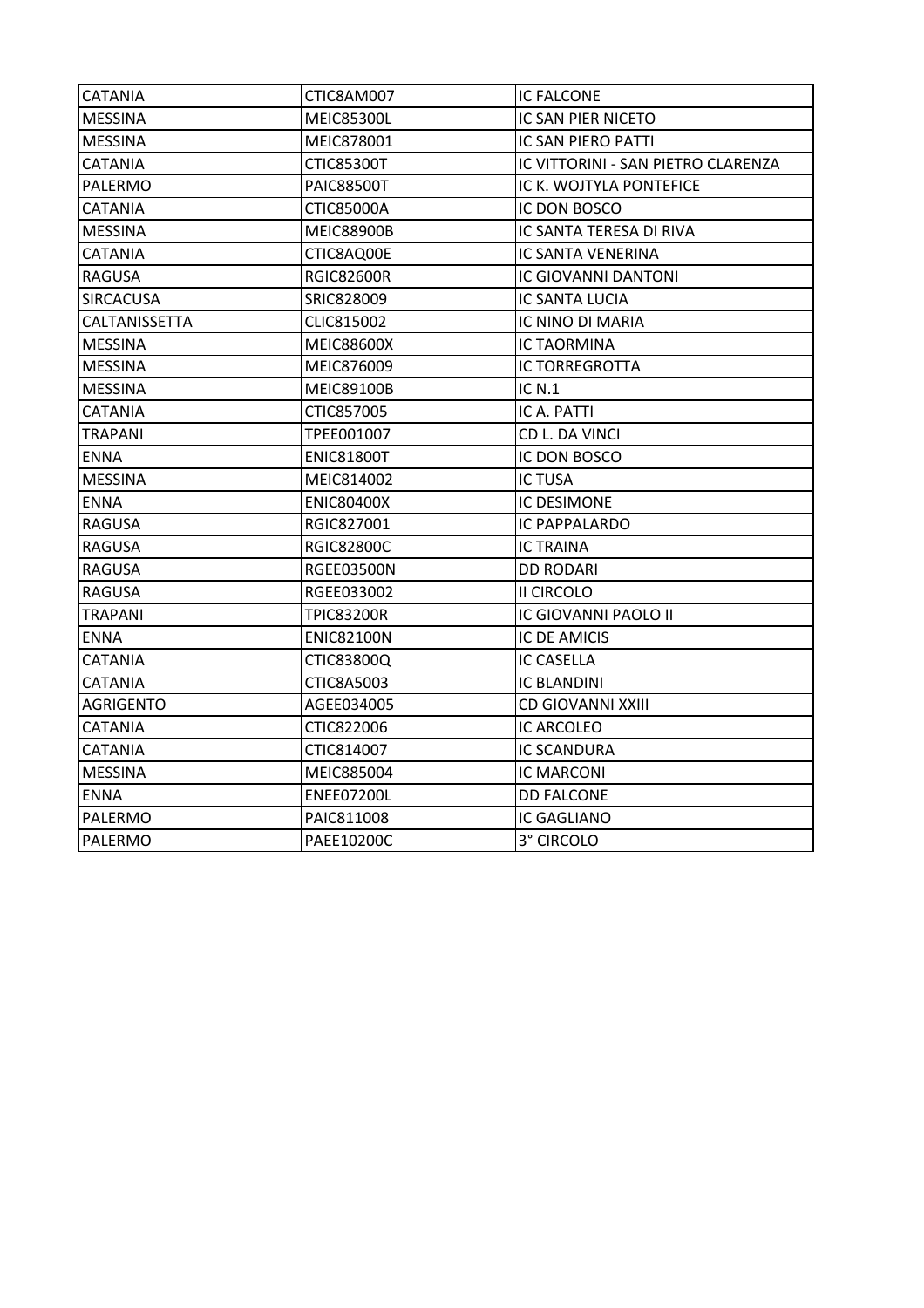| Comune                       |
|------------------------------|
| <b>ADRANO</b>                |
| <b>ADRANO</b>                |
| <b>ADRANO</b>                |
| <b>AGRIGENTO</b>             |
| <b>ALCAMO</b>                |
| ALESSANDRIA DELLA ROCCA      |
| <b>ALI TERME</b>             |
| <b>BAGHERIA</b>              |
| <b>BAGHERIA</b>              |
| <b>BARCELLONA</b>            |
| BARRAFRANCA                  |
| <b>BELMONTE MEZZAGNO</b>     |
| <b>BIANCAVILLA</b>           |
| <b>BIANCAVILLA</b>           |
| <b>BROLO</b>                 |
| CALATABIANO                  |
| CALTANISSETTA                |
| <b>CALTANISSETTA</b>         |
| <b>CAMPOBELLO DI LICATA</b>  |
| CAMPOBELLO DI MAZARA         |
| CANICATTI'                   |
| <b>CAPACI</b>                |
| <b>CAPIZZI</b>               |
| <b>CARLENTINI</b>            |
| <b>CARLENTINI</b>            |
| CASTELVETRANO                |
| <b>CATANIA</b>               |
| <b>CATANIA</b>               |
| <b>CATANIA</b>               |
| <b>CATANIA</b>               |
| <b>CATANIA</b>               |
| <b>CATANIA</b>               |
| <b>CATANIA</b>               |
| <b>CATANIA</b>               |
| <b>CATTOLICA ERACLEA</b>     |
| <b>CESARO'</b>               |
| <b>CHIUSA SCLAFANI</b>       |
| <b>COMISO</b>                |
| <b>ENNA</b>                  |
| <b>ENNA</b>                  |
| <b>ERICE</b>                 |
| <b>ERICE</b>                 |
| <b>ERICE</b>                 |
| <b>FRANCOFORTE</b>           |
| <b>GELA</b>                  |
| <b>GELA</b>                  |
| <b>GIAMPILIERI SUPERIORE</b> |
| <b>GIOIOSA MAREA</b>         |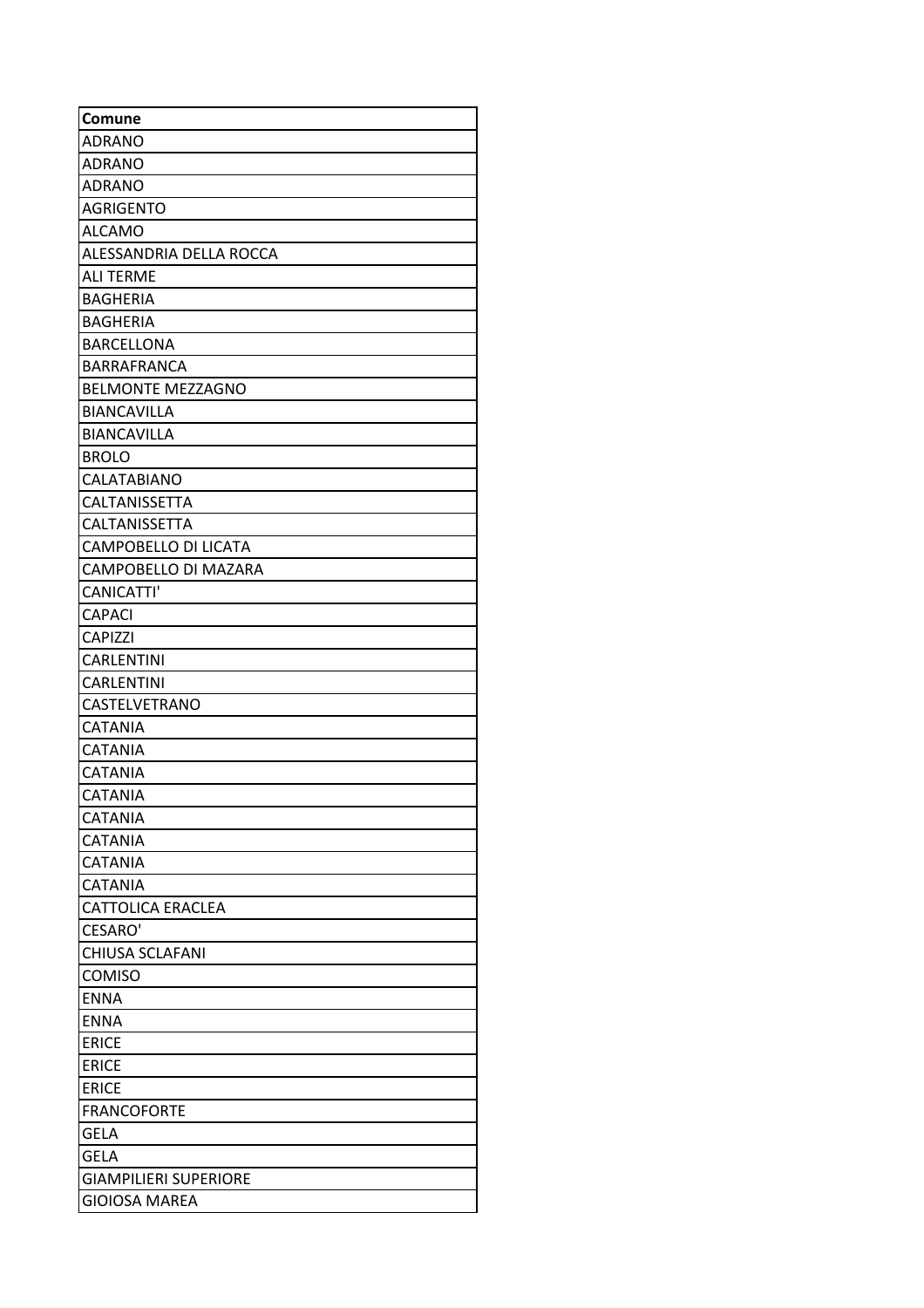| <b>GRAMMICHELE</b>         |
|----------------------------|
| <b>MARINEO</b>             |
| <b>MASCALI</b>             |
| <b>MASCALUCIA</b>          |
| <b>MAZARA</b>              |
| <b>MAZARA</b>              |
| <b>MESSINA</b>             |
| <b>MESSINA</b>             |
| <b>MESSINA</b>             |
| <b>MESSINA</b>             |
| <b>MESSINA</b>             |
| <b>MESSINA</b>             |
| <b>MESSINA</b>             |
| <b>MESSINA</b>             |
| <b>MESSINA</b>             |
| <b>MINEO</b>               |
| <b>MISILMERI</b>           |
| <b>MISTERBIANCO</b>        |
| <b>MISTERBIANCO</b>        |
| <b>NISCEMI</b>             |
| <b>NOVARA DI SICILIA</b>   |
| <b>PACHINO</b>             |
| PALERMO                    |
| PALERMO                    |
| <b>PALERMO</b>             |
| PALERMO                    |
| PALERMO                    |
| PALERMO                    |
| PALERMO                    |
| PALERMO                    |
| PANTELLERIA                |
| <b>PARTINICO</b>           |
| <b>PARTINICO</b>           |
| PATERNO'                   |
| PATERNO'                   |
| PATERNO'                   |
| PORTO EMPEDOCLE            |
| PORTO EMPEDOCLE            |
| POZZALLO                   |
| PRIOLO GARGALLO            |
| <b>RAGUSA</b>              |
| <b>RAGUSA</b>              |
| <b>RAGUSA</b>              |
| <b>RAGUSA</b>              |
| <b>RANDAZZO</b>            |
| <b>RIESI</b>               |
| ROCCALUMERA                |
| <b>SAN CATALDO</b>         |
| <b>SAN CATALDO</b>         |
| <b>SAN GIOVANNI GEMINI</b> |